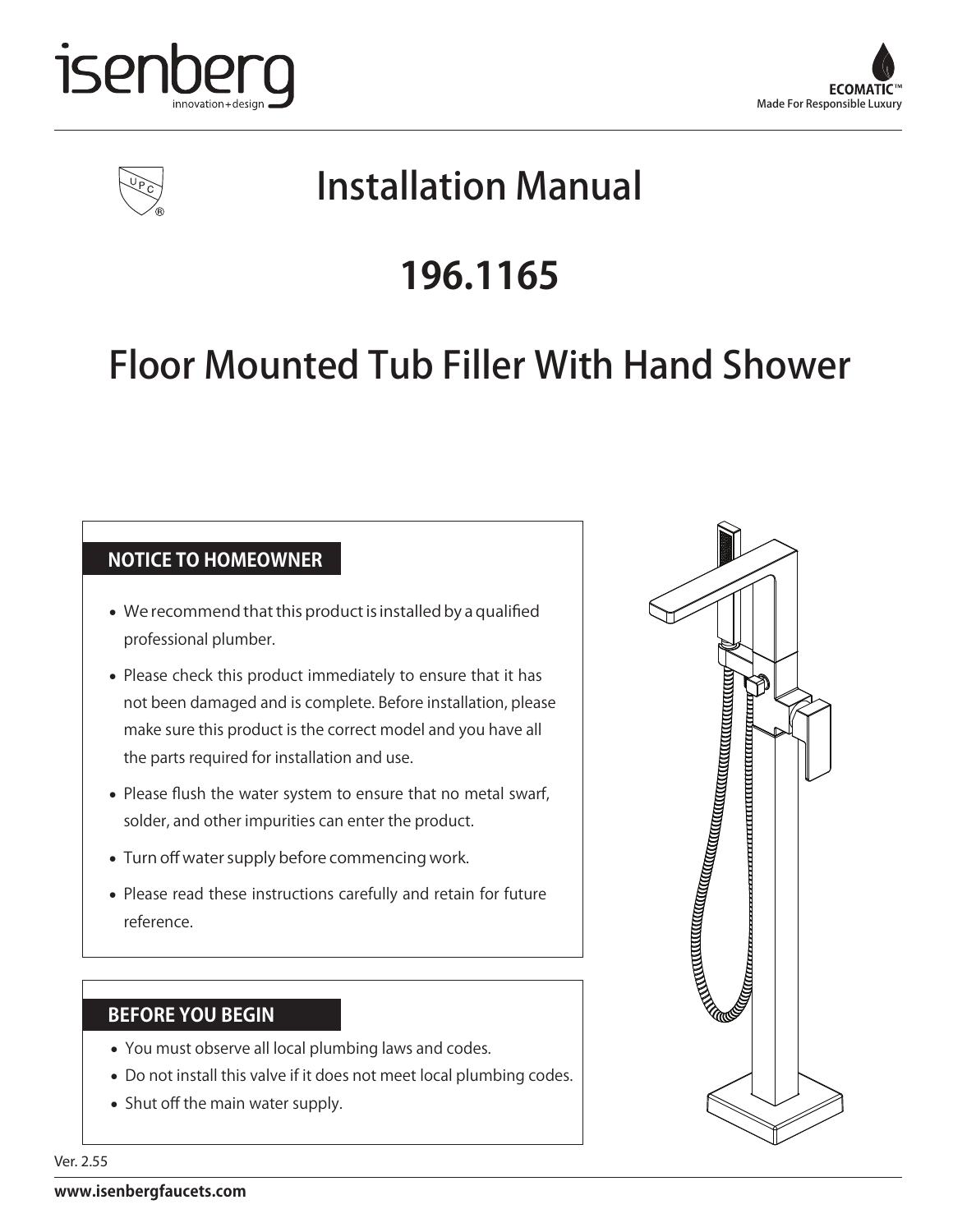





# Installation Manual

# **196.1165**

# Floor Mounted Tub Filler With Hand Shower

| <b>TABLE OF CONTENTS</b>                                              |                                                                                                                             |                      |                      |           |  |                |
|-----------------------------------------------------------------------|-----------------------------------------------------------------------------------------------------------------------------|----------------------|----------------------|-----------|--|----------------|
|                                                                       |                                                                                                                             |                      |                      |           |  | 1              |
| • Installation Procedure                                              | <b>Contractor</b>                                                                                                           |                      |                      |           |  | $\overline{2}$ |
| • Proper Operation<br>$\mathcal{L}_{\bullet}$<br>$\ddot{\phantom{0}}$ | <b>Contractor</b>                                                                                                           | $\ddot{\phantom{a}}$ | $\ddot{\phantom{a}}$ |           |  | 3              |
| • Replacing Cartridge                                                 | $\mathcal{L}^{\text{max}}_{\text{max}}$ , where $\mathcal{L}^{\text{max}}_{\text{max}}$                                     |                      |                      |           |  | 5              |
| • Replacing Push / Pull Diverter                                      | $\mathcal{L}^{\mathcal{L}}$ and $\mathcal{L}^{\mathcal{L}}$ and $\mathcal{L}^{\mathcal{L}}$ and $\mathcal{L}^{\mathcal{L}}$ |                      | $\bullet$            | $\bullet$ |  | 6              |
|                                                                       |                                                                                                                             |                      |                      |           |  |                |
|                                                                       |                                                                                                                             |                      |                      |           |  |                |
|                                                                       |                                                                                                                             |                      |                      |           |  |                |
|                                                                       |                                                                                                                             |                      |                      |           |  |                |
|                                                                       |                                                                                                                             |                      |                      |           |  |                |
|                                                                       |                                                                                                                             |                      |                      |           |  |                |

 $\ddot{\phantom{0}}$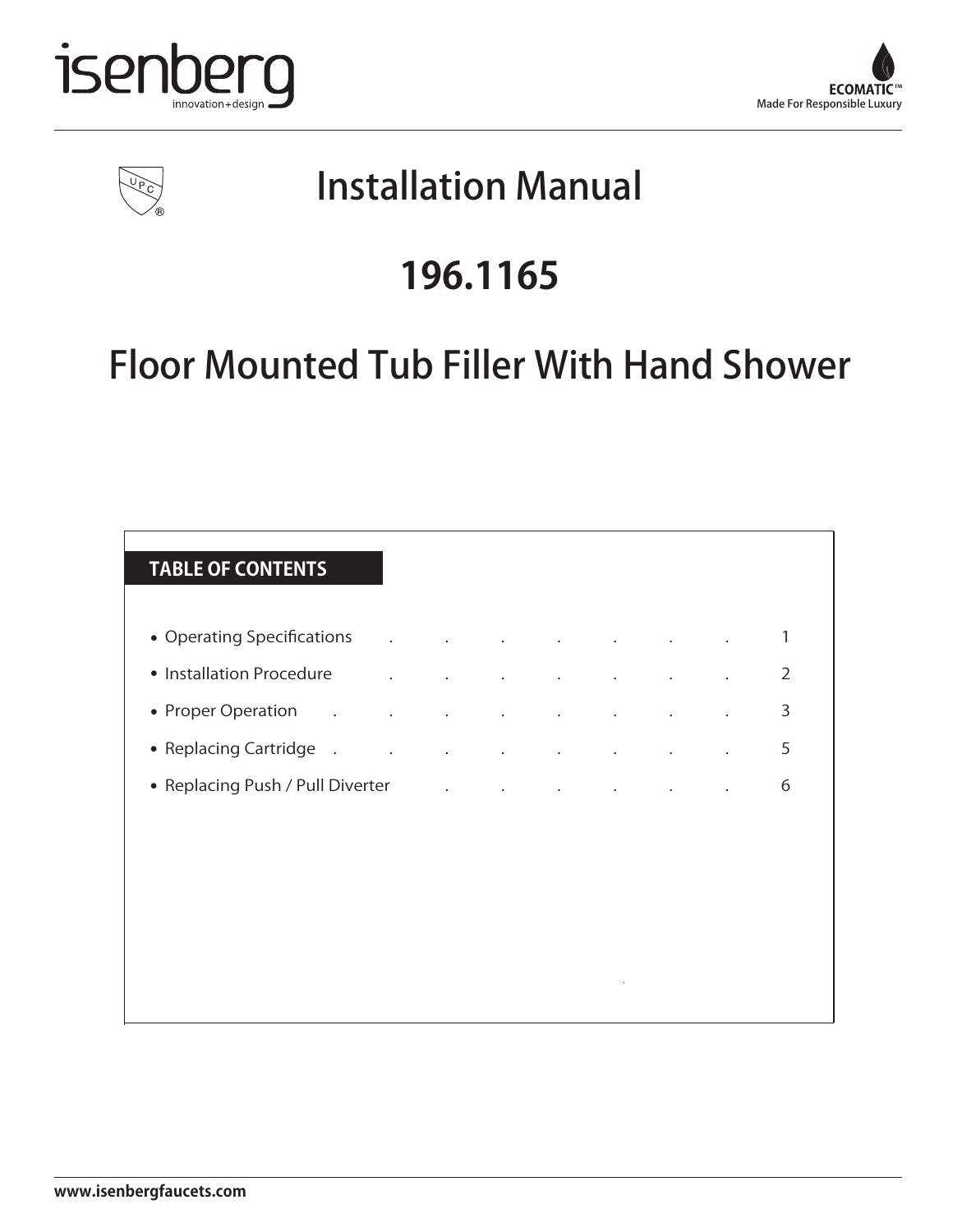



### OPERATING SPECIFICATIONS

### WATER TEMPERATURE

This product is to be used with water at a temperature range of 40̊F - 120̊F ONLY!

### WATER PRESSURE



This product is to be used with a water pressure range of 15 PSI to 80 PSI ONLY

If water pressure is greater than 80 PSI install a pressure reducing valve (PRV)

This valve meets or exceeds ANSI A112.18.1 and ASSE 1016

#### **CAUTION:**

- During mouting of this product extra care should be taken while drilling into the floor to avoid damaging any water supply hoses or coller lines that may exist beneath.

- To avoid risk of injury do NOT use the tub filler as a support bar to enter or exit the bath. The tub filler is not designed to support weight

-Supply hose connections should be installed in a location where they are accessible for cleaning and service.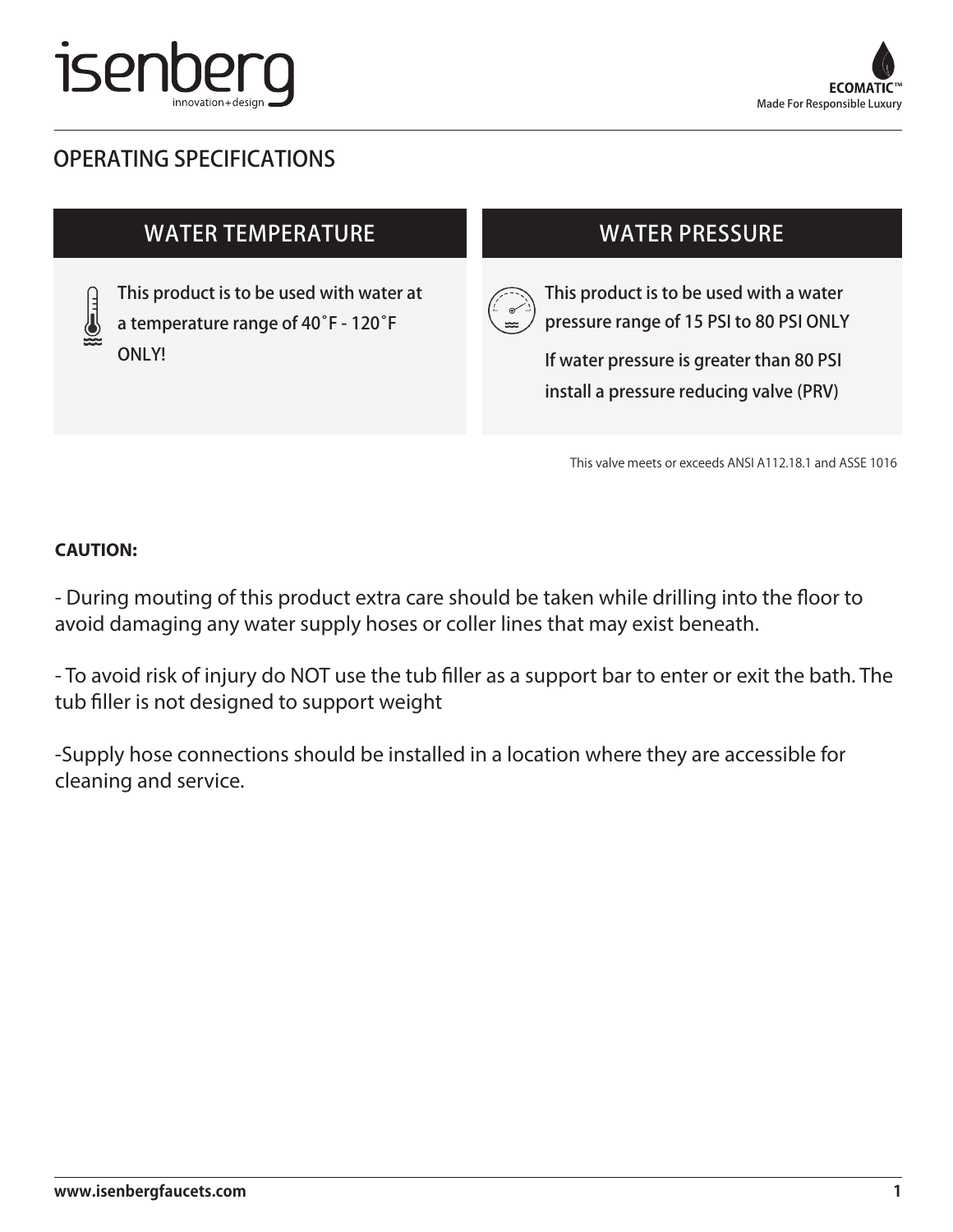



### INSTALLATION PROCEDURE

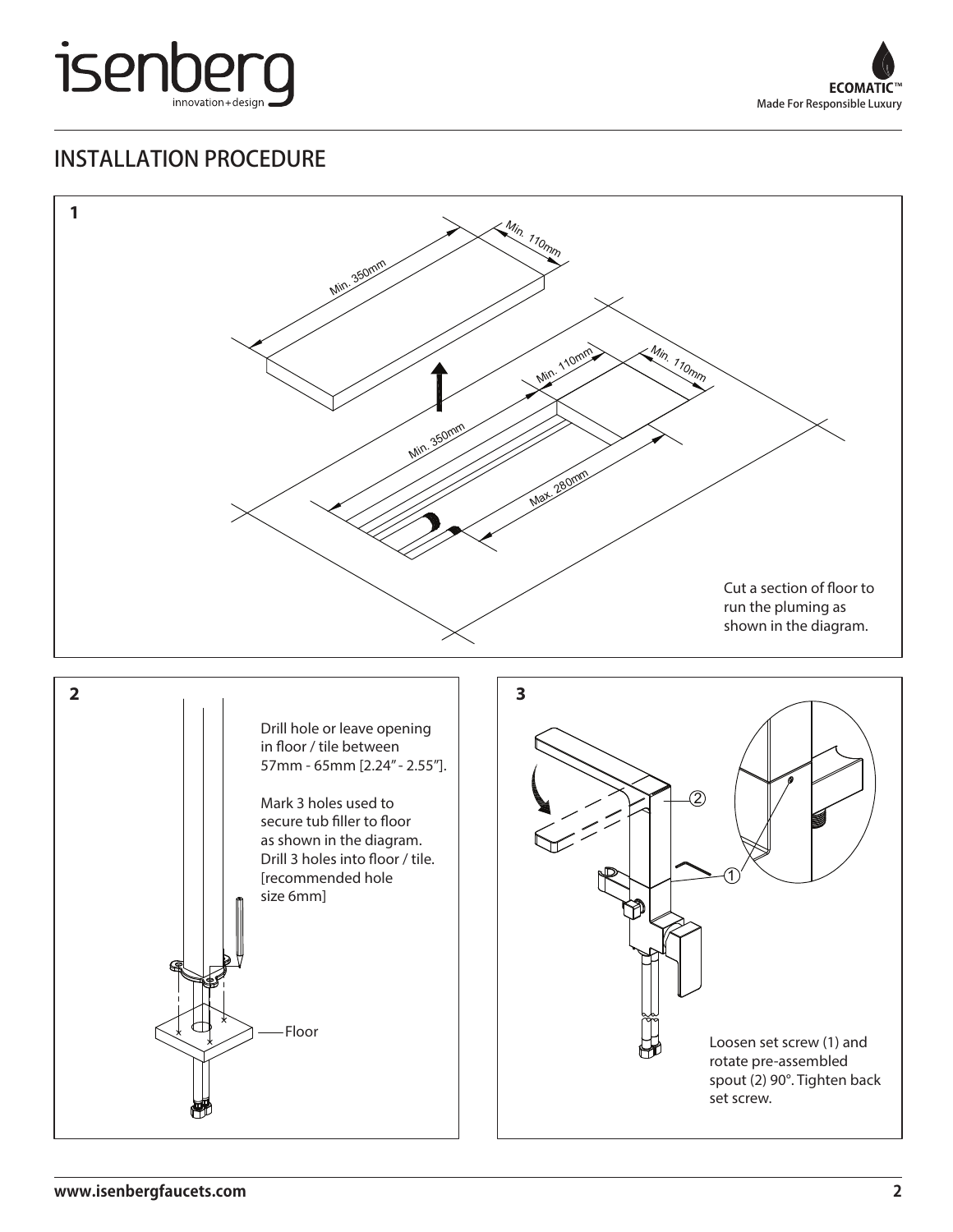

### INSTALLATION PROCEDURE







Insert supply hoses (1) through cut out hole drilled into floor / tile.

Tighten the hose (1) into hot and cold water supply (2) using wrench.

Secure stand pipe (3) using screws (4) and plugs (5).

Do not use plugs (5) if securing into a wood floor.

After Installing, cover the floor (6)

**NOTE:** Secure mounting base to the floor using screws (4) but for wood floors heavy wood screws should be used.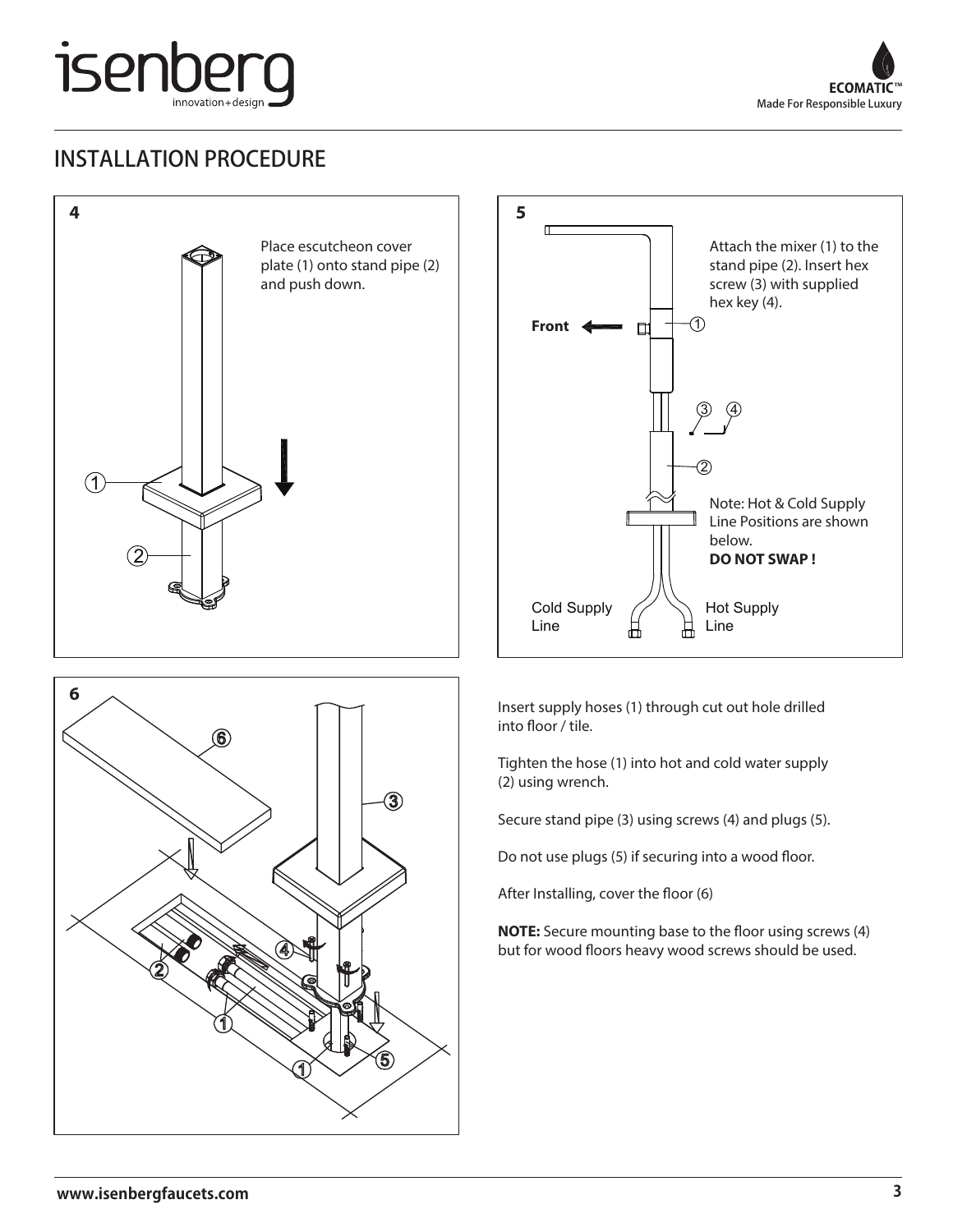## isenberg innovation+design

### INSTALLATION PROCEDURE



 $\ddot{\phantom{0}}$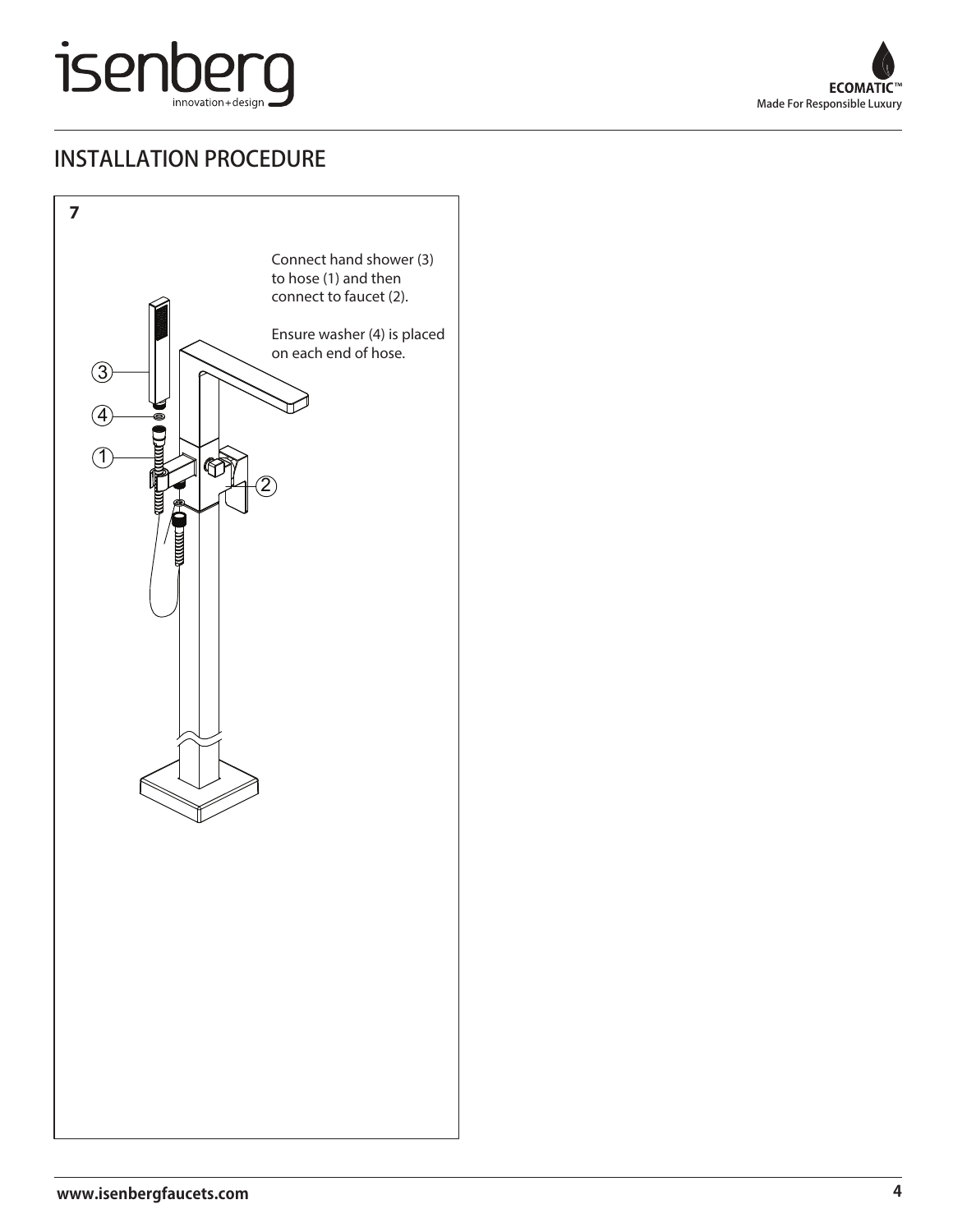



### PROPER OPERATION



 $\bar{\mathcal{A}}$